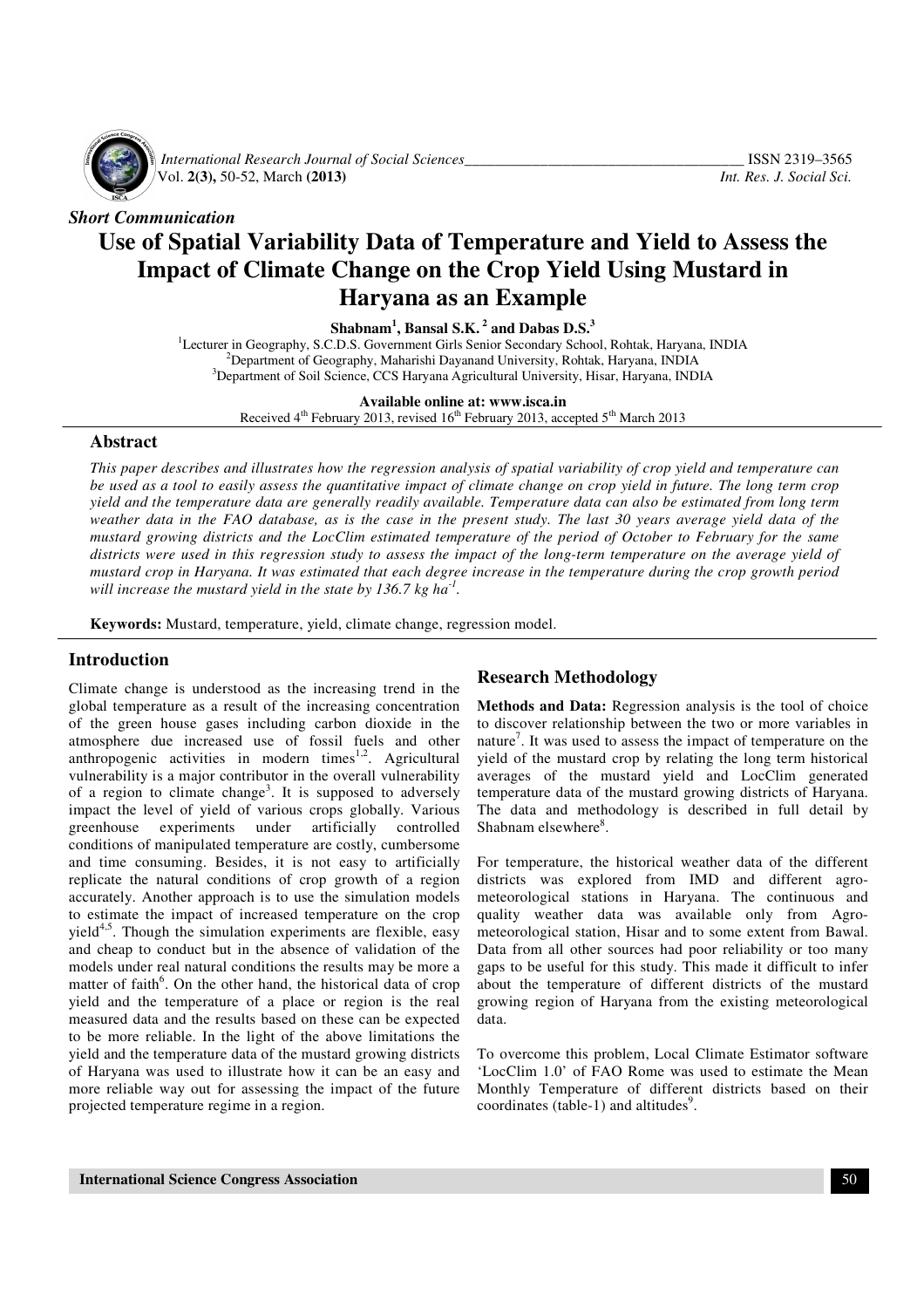| Co-ordinates of the mustard growing districts of Haryana |                       |                       |                      |                       |  |  |
|----------------------------------------------------------|-----------------------|-----------------------|----------------------|-----------------------|--|--|
| <b>District</b> (1979-80)                                | Latitude              | <b>Decimal Format</b> | Longitude            | <b>Decimal Format</b> |  |  |
| <b>Sirsa</b>                                             | $29^{\circ} 28' 2"$   | 29.467                | 74° 54' 45"          | 74.912                |  |  |
| Hisar                                                    | $29^{\circ} 21' 37''$ | 29.36                 | $75^{\circ}$ 54' 3"  | 75.901                |  |  |
| Bhiwani                                                  | $28^{\circ}$ 43' 39"  | 28.728                | $75^{\circ} 58' 6''$ | 74.968                |  |  |
| Rohtak                                                   | $28^{\circ}$ 42' 37"  | 28.71                 | $76^{\circ}$ 27' 37" | 76.46                 |  |  |
| Mahendergarh                                             | $28^{\circ}$ 13' 17"  | 28.221                | $76^{\circ}$ 34' 38" | 76.577                |  |  |
| Gurgaon                                                  | $28^{\circ} 8' 46''$  | 28.146                | 77° 01' 52"          | 77.031                |  |  |
| Faridabad                                                | 28° 8' 52"            | 28.148                | $77^{\circ}$ 24' 19" | 77.405                |  |  |

**Table-1** 

| Table-2 |  |
|---------|--|
|         |  |

**Temperature and mustard yield kgha-1 of mustard growing districts of Haryana.** 

| District (1979-80) | Mean Temp. (deg. C) | Mean Mustard Yield kgha $^{-1}$ (1979-80 to 2008-09) |
|--------------------|---------------------|------------------------------------------------------|
| <b>Sirsa</b>       | 18.13               | 1066.6                                               |
| Hisar              | 18.25               | 1117.3                                               |
| Bhiwani            | 18.10               | 1064.0                                               |
| Rohtak             | 18.63               | 1082.4                                               |
| M.Garh             | 18.98               | 1188.0                                               |
| Gurgaon            | 18.71               | 1108.0                                               |
| Faridabad          | 18.72               | 1245.3                                               |

The software uses the data of upto 20 neighboring stations of that place from its FAOCLIM Version 2, database for estimating the climatic parameters of the specified location $10$ .

The selection of the period for which the temperature parameters were generated was based on the period for which crop remains in the field. The mean value of 5 months temperature was taken as single aggregated parameters of temperature for each of the district. This temperature parameter, calculated from the LocClim temperature data of October to February period, for all the seven districts of the mustard growing region in Haryana is presented in table-2

The historical data of mustard yield of different districts of Haryana of the 1979-80 to 2008-09 period was collected from the statistical abstracts of Haryana issued by Bureau of Economics and Statistics (BES), Government of Haryana every year. The mean of 30 years of mustard yield of different districts, as in Table-2, was used to drive the relationship between the yield and temperature in Haryana.

Regression equations were fitted in 'Data Analysis tool in MS Excel to find out the relationship between yield of mustard as dependent variable and the mean temperature as independent variable.

## **Results and Discussion**

**Results:** The long term (1979-80 to 2008-09) mean mustard yield  $(kg ha<sup>-1</sup>)$  of the district was positively correlated with the long term temperature of the district. The regression equation The mean monthly temperature of October to February was estimated for each of the districts using this software.

"Yield (kgha<sup>-1</sup>) = -1405 +136.7 \* Mean Temperature ( $^{\circ}$ C)" with the associated R = 0.686;  $R^2 = 0.472$  and the Adjusted R<sup>2</sup> = 0.366, is significant and show that an increase of each one degree centigrade of mean monthly temperature of November to February period will increase the mustard yield by 136.7 kg ha-<sup>1</sup>. Surprisingly, in another study reported by the same authors elsewhere in this issue of the Journal, using different data set and a different approach of analysis, the impact of temperature on the mustard yield was estimated to be about the same.

The increased yield may be due to the better seed setting<sup>11</sup> which gets disturbed at very low minimum temperature in the month of December and January. It may also be the result of lower frost damage in the mustard once seeds are formed. The finding is surprisingly contrary to the prevalent apprehension of decrease in the yield of agricultural crops, in general, with the increasing temperature as a result of the climate change. The finding is also contrary to the results obtained using mustard growth simulation model showing decrease in yield with the increase in the temperature<sup>4,5</sup>.

## **Conclusion**

The study shows that the regression analysis of spatial variability in the temperature and crop yield in different districts of a region can be used to assess the quantitative impact of climate change on the crop yield. The approach is quick, easy and has a sound empirical basis. The approach should be useful